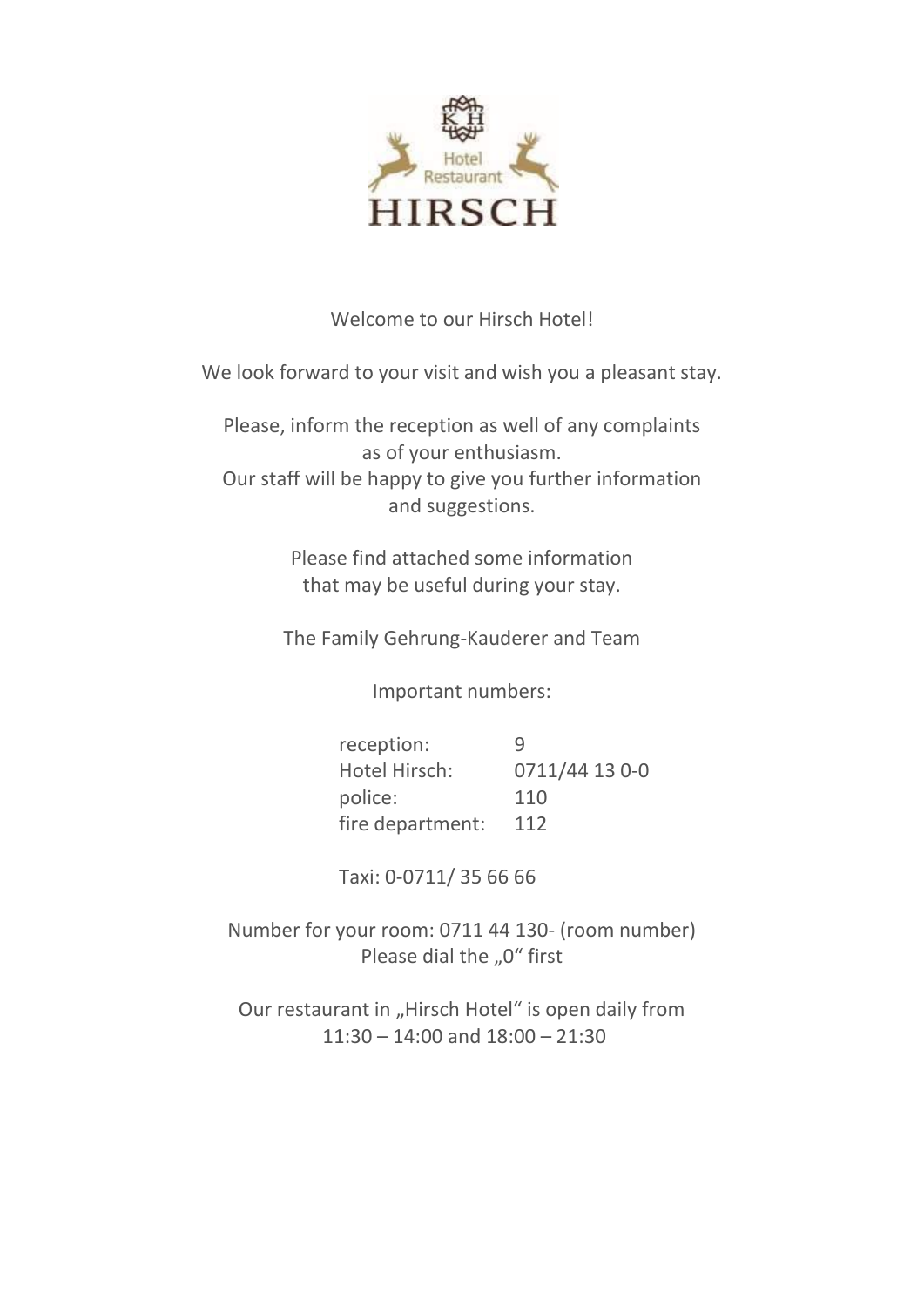# **Our A-Z**

**Adapter** For charging devices or adapter, ask at the reception.

**Airport**

The airport Stuttgart is 8 km away. With the train U7 and bus line 122 in 30 minutes to reach. If you need a taxi we can order one. It costs about 25  $\epsilon$ .

# **Allergy sufferers**

If you have any allergies in terms of food or material things just lets us know. We can arrange the best for you.

# **Animals**

We welcome your quadruped friends. If you want to bring your dog to the hotel, just tell us before arrival. We charge a little cleaning fee per night. Please do not leave your animal alone in your room.

## **Baby bed:**

We have some chargeable baby beds for you. If you need one, tell the reception.

**Bar**

Our hotel bar is open for you for a drink or for a wait.

#### **Bedding**

You want a fresh bedding everyday? Let us know. If you need an extra pillow or blanket, ask for it.

#### **Beverages**

One bottle of mineral water is free of charge as a refreshment. Furthermore, you can take some drinks from the minibar or order something at the bar.

**Breakfast**

You can have breakfast on workdays from 06:30-10:00 and on Sundays from 07:30-10:00.

#### **Check-in**

Your room will be ready at 2 p.m. If you need an earlier check-in tell us.

## **Departure**

Please clear the room on your leaving day till 11a.m. and bring the key down to the reception. If you want a later check-out please ask the reception. Thank You!

#### **Doctor**

If you don´t feel healthy please inform the reception. Phone: 9 medius Klinik Ostfildern Ruit (4 km) Hedelfingerstr. 166 73760 Ostfildern Tel: 0711-44880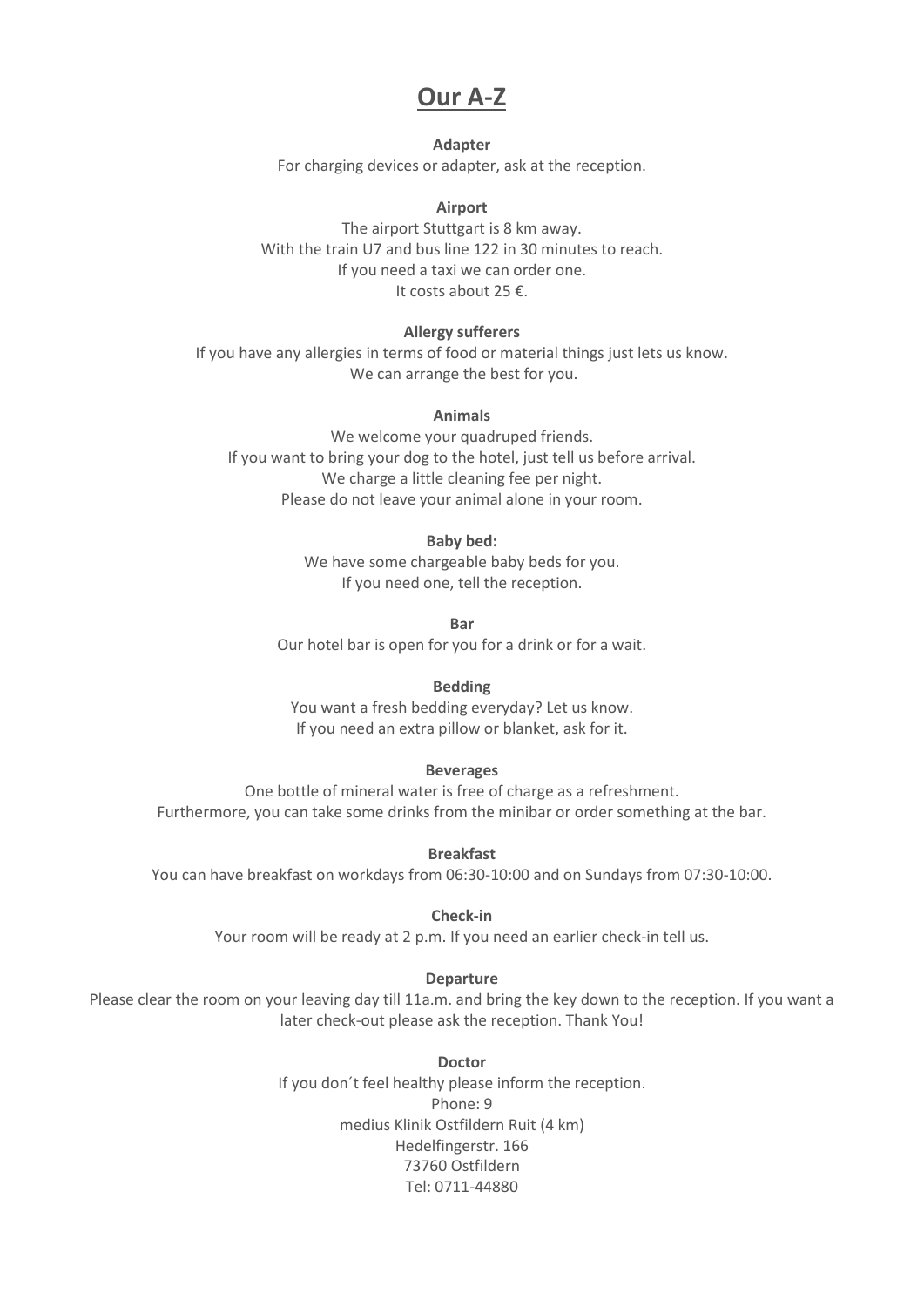#### **Do not disturb**

If you don't want to be disturbed or your room mustn't be cleaned just hang out the sign at your door.

#### **Elevator**

Do not use the elevator if there is fire or any safety problem.

#### **Emergency call**

Police: 0-110 Fire department: 0-112

## **Escape route**

In every room you will find a plan for your escape route.

## **Express check out**

We enable you a faster check out than usually, because we also accept paying your bill with an authorized credit card. Tell us at the reception.

#### **Festivity**

For any event we can give you menue suggestions. If you need help ask our restaurant manager.

## **Internet**

In every room you can have free Wifi, also in the restaurant, without engagement. If you need internet acces take the network "Hirsch Guest" and accept terms and conditions. It's free of charge.

# **Ironing board/Iron ʹ and Service**

You will find one in your wardrobe. If you need your clothes to ironed by us, we can do it for you chargeable. Bring your clothes to the reception.

**Kids**

Children are welcome at our hotel. We have kids-menues available, a baby's high chair and also a lot to draw. If they sleep in the same bed as their parents, it's free of charge.

#### **Laundry service**

In your cupboard you will find a bag where you can put the clothes inside, which have to be washed by us. You need to pay a little extra fee. We try to wash them as fast as we can. If it's not possible we will tell you.

## **Leisure time**

You will find some flyers and information about Ostfildern, Esslingen and Stuttgart next to the reception. Further you can ask us everything you need to know.

#### **Lost property**

If you have or find some lost property in your room, give it to the reception.

#### **Luggage service**

If you need help with your luggage, ask our reception to bring it up to your room or down to your car.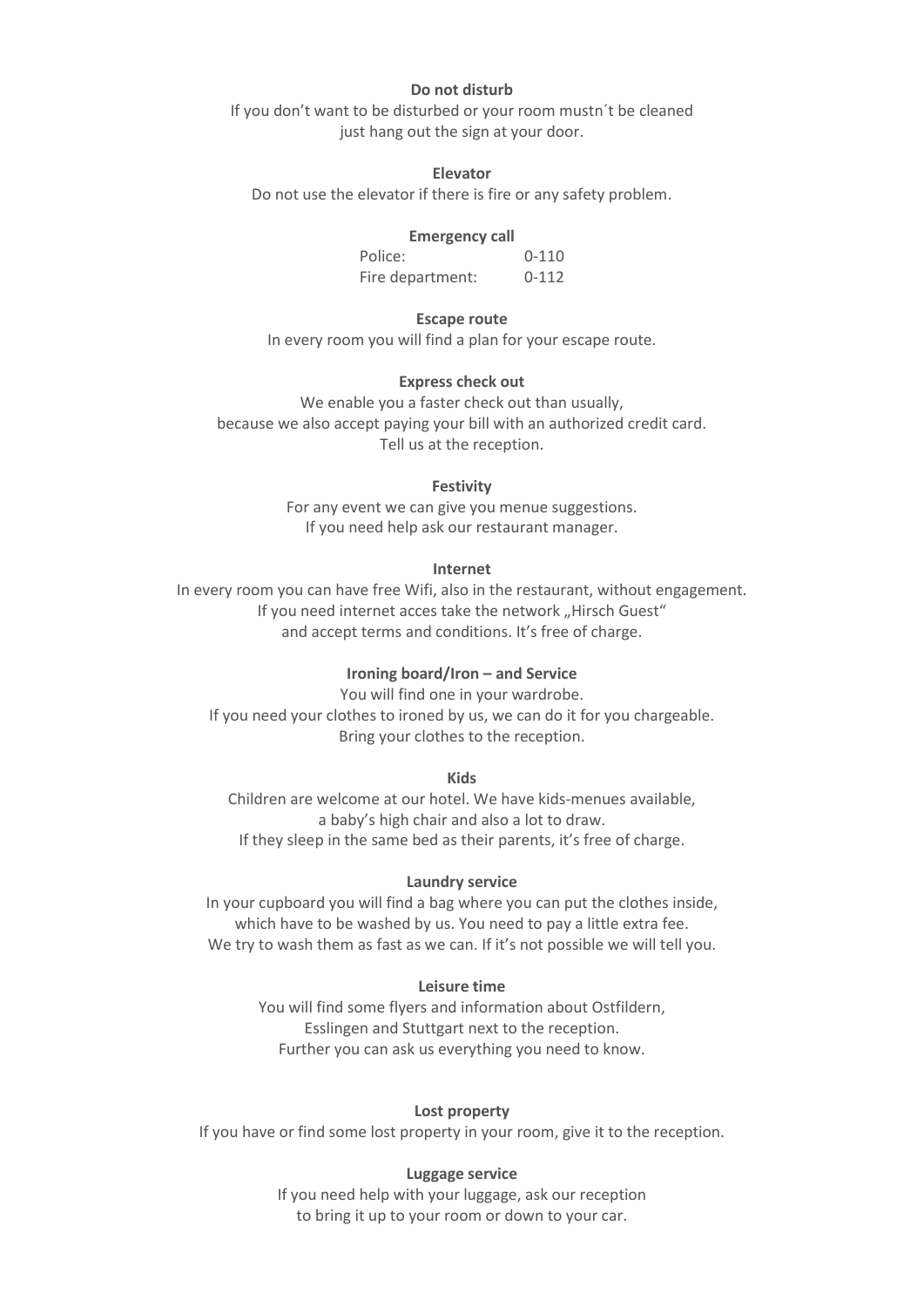**Mail**

If you need to send a letter or documents give your mail to the reception and we will bring it to the post office for you.

## **Minibar**

Tell the reception at the departure day, what you took from the minibar.

## **Money/Valuables**

Because of underwriting risk please be that kind don't leave any money, jewelry or other valuables in your room or your car. We do not take responsibility for it.

In our premium rooms we do have a safe you can use, furthermore you can bring it down to lock it into the safe of our house.

## **News papers**

We have some newspapers next the reception for you to read and borrow.

## **Non-smoking room**

We ensure our guests a smoking free room, therefore we need to insist on our non-smoking policy in all areas of the Hotel. Furthermore, we offer our guests a clean and non-contaminated room. The contamination of the room, the not following of our non-smoking policy causes significant damage, we conditionally to charge you the revenue loss and special cleaning.

If you ask you can also have a room with a balcony.

# **Opening times for retail industry**

Bonusmarkt: Hedelfinger Strasse Monday to Saturday 08:00 - 20:00 o´clock Petrol station: "Shell" open 24 hours

#### **Parking space**

The parking spaces in the back of the house are free of charge.

## **Pharmacy**

There is a pharmacy 200m away. Monday to Friday 08:30 - 18:00 o´clock

## **Photocopy/fax/scan**

For a little fee we can print, fax or scan something for you

## **Public transport**

Therefore, we have plans at the reception with the departure times from every bus line around here. You will find your destinations as follows: Trade fair/airport: Underground U7 to Station Kreuzbrunnen and bus 122 (30 min) Esslingen Centre: by bus 120/122 (23 min) from 4:24 a.m. Stuttgart Centre: Underground U7 line towards Mönchfeld (40 min)

## **Restaurant**

Our opening hours: Daily from  $11:30 - 14:00$  and  $17:30 - 22:00$  o'clock.

## **Reception**

Our reception is open from 06:00 a.m till 10:00 p.m. and at weekend from 07:00 a.m. till 08:00 p.m. If you need to check out earlier, you can pay your bill the night before.